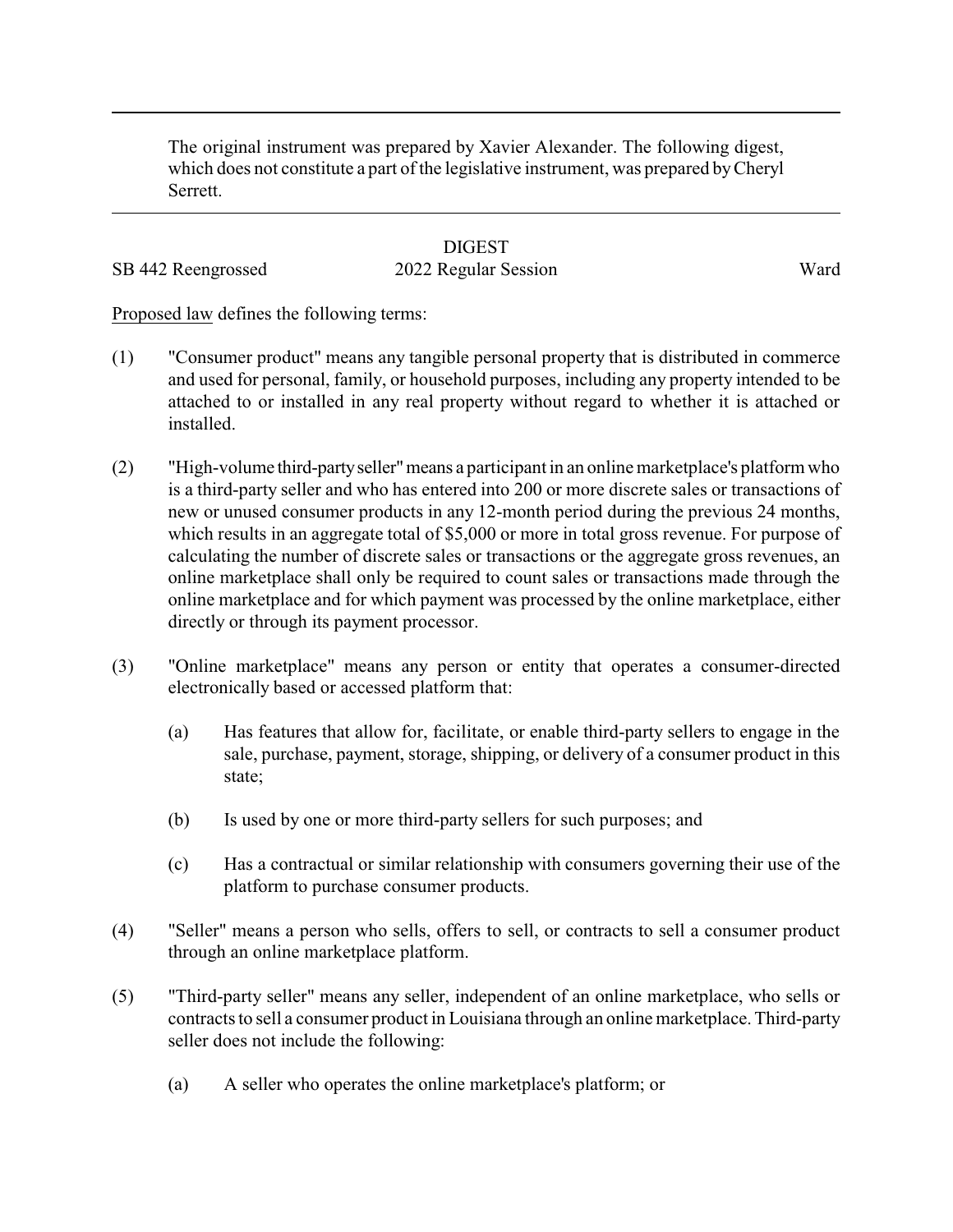- (b) A business entity that has:
	- (i) Made available to the general public the entity's name, business address, and working contact information;
	- (ii) An ongoing contractual relationship with the online marketplace to provide the online marketplace with the manufacture, distribution, wholesaling, or fulfillment of shipments of consumer products; and
	- (iii) Provided to the online marketplace identifying information which has been verified in accordance with proposed law.
- (6) "Verify" means to confirm information provided to an online marketplace pursuant to proposed law, which may include the use of one or more methods that enable the online marketplace to reliably determine that any information and documents provided are valid, corresponding to the seller or an individual acting on the seller's behalf, not misappropriated, and not falsified.

Proposed law provides that an online market place shall require a high-volume third-party seller to provide the following information no later than 10 days:

- (1) A bank account number, in the absence of a bank account, the name of payee for payments issued by the online marketplace. The bank account or payee information may be provided directly to the online marketplace or to a third-party contracted by the online marketplace.
- (2) Contact information for high-volume third-party sellers, including the following:
	- (a) The individual's name if the high-volume third-party seller is an individual.
	- (b) If the individual is not a high-volume third-party seller, the following shall be provided:
		- (i) Copy of a valid government issued identification; or
		- (ii) A copy of a valid government issued record or tax document.
- (3) A current working phone number and email address.

Proposed law provides that periodically, but not less than annually, an online marketplace shall notify a high-volume third-party seller on its platform to keep all required information current.

Proposed law provides that an online market place shall require a high-volume third-party seller to electronically certify whether the high-volume third-party seller has changed information no later than 10 days after receiving an annual notice.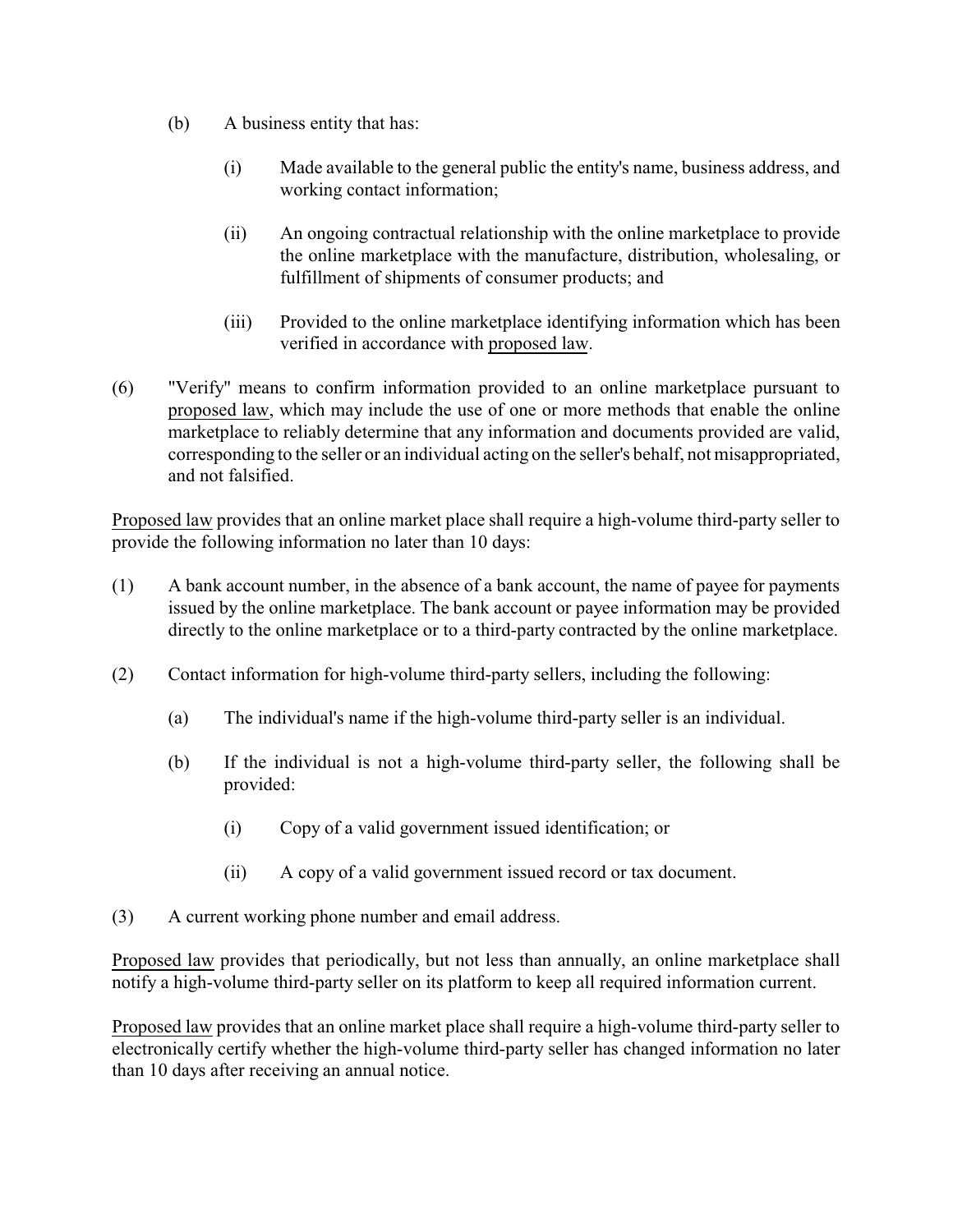Proposed law provides that if the high-volume third-party seller does not provide the information or certification required, the online marketplace shall, after first providing the seller with written notice, suspend any further sales activity of the seller.

Proposed law provides that within 10 days of receiving the information from sellers the marketplace shall verify the information collected.

Proposed law provides for data security requirements and limitations.

Proposed law provides that an online marketplace shall require a high-volume third-party seller with an aggregate total of \$20,000 or more in annual revenue to provide the following information in the consumer's order confirmation message and account history:

- (1) The name and physical address of the seller; and
- (2) Phone number, email address, or direct electronic messaging contact information of the seller.

Proposed law provides that if a high-volume third-party seller uses a different seller to supply the consumer product to the consumer that seller must disclose information required by proposed law to the purchaser, if requested by the purchaser to do so.

Proposed law allows a high-volume third-party seller to request a partial disclosure of identifying information if the seller demonstrates he does not have a physical address or a business phone number.

Proposed law authorizes an online marketplace to suspend any future sales of the seller, if the seller has made a false representation to justify partial disclosure of identifying information, unless the seller consents to the disclosure of the identity required by proposed law.

Proposed law provides relative to violations for deceptive and unfair trade practice.

Effective January 1, 2023.

(Adds R.S. 51:3221-3226)

## Summary of Amendments Adopted by Senate

## Senate Floor Amendments to engrossed bill

- 1. Makes technical corrections.
- 2. Clarifies definition of "high-volume third-party seller".
- 3. Provides relative to the information collected and how the information may be used.